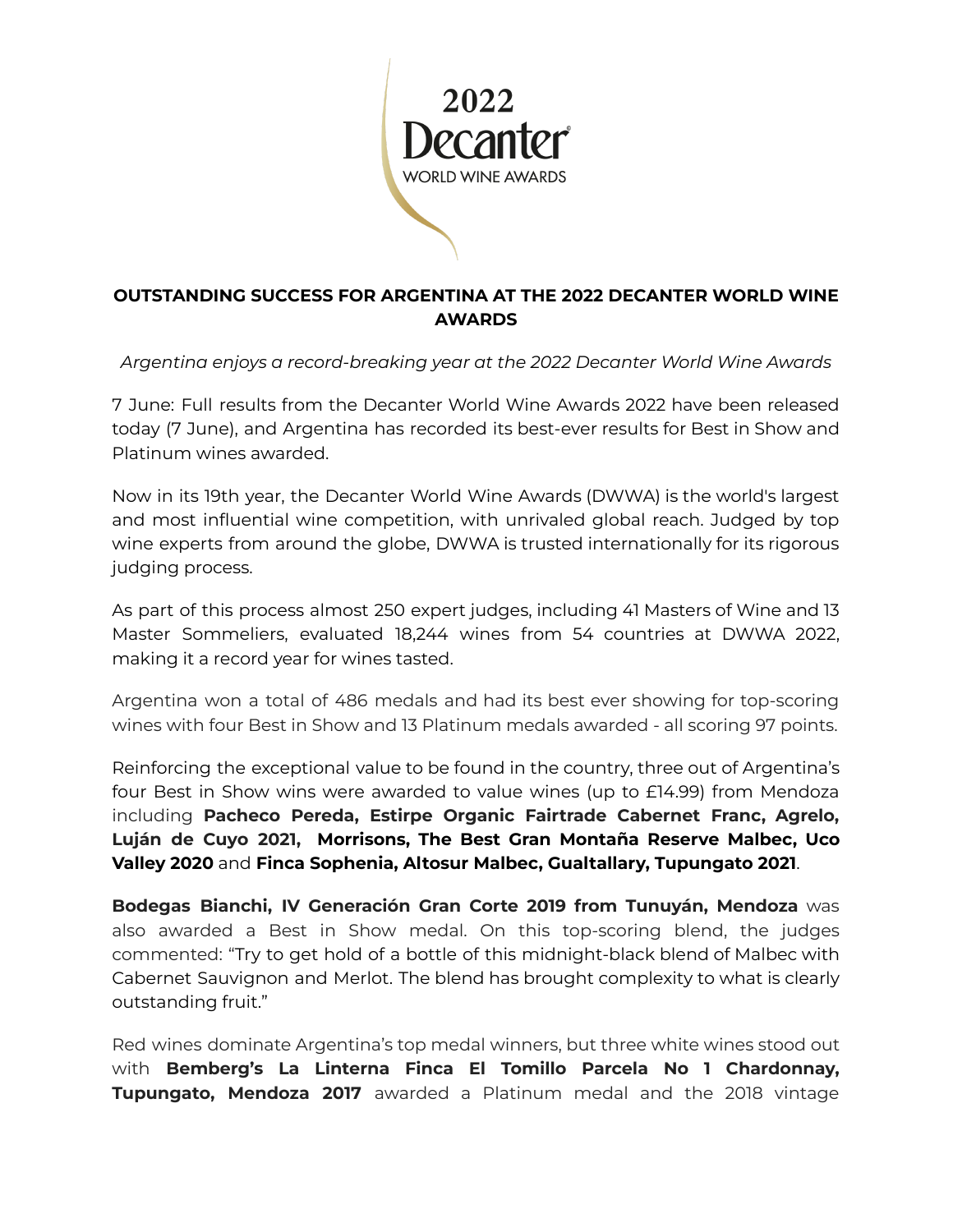

winning a Gold alongside **Colomé, Estate Torrontés, Calchaquíes, Salta 2021**. In total, an impressive 24 Gold medals were awarded, up more than threefold from 2021 results.

On the importance of value wines and judging by price band, alongside country, region, colour, grape variety, style and vintage, Decanter World Wine Awards Co-Chair Andrew Jefford, comments:

"Price is very critical to everybody's buying decisions. I'm always buying the best wine I can get for the price. So having that price band enables consumers to calibrate what they can actually get ahold of to their own budget - I think that's what people are really looking for."

Co-Chair Sarah Jane Evans MW adds: "The Decanter World Wine Awards is something really special. We pay huge attention to the wines we have. Each one we approach like one of the family in the sense that we really care for it, study it and then rate it as it is now. You know that what you're doing is having a big discussion about who's going to enjoy it later."

Visit [awards.decanter.com](http://awards.decanter.com) for a full list of winners.

#### **ENDS**

The Decanter World Wine Awards Co-Chairs and key spokespeople are available for interviews, please use the contact details below to arrange.

For more information contact:

[Samantha@pantheracommunications.com](mailto:Samantha@pantheracommunications.com) [Thomas@pantheracommunications.com](mailto:Thomas@pantheracommunications.com)